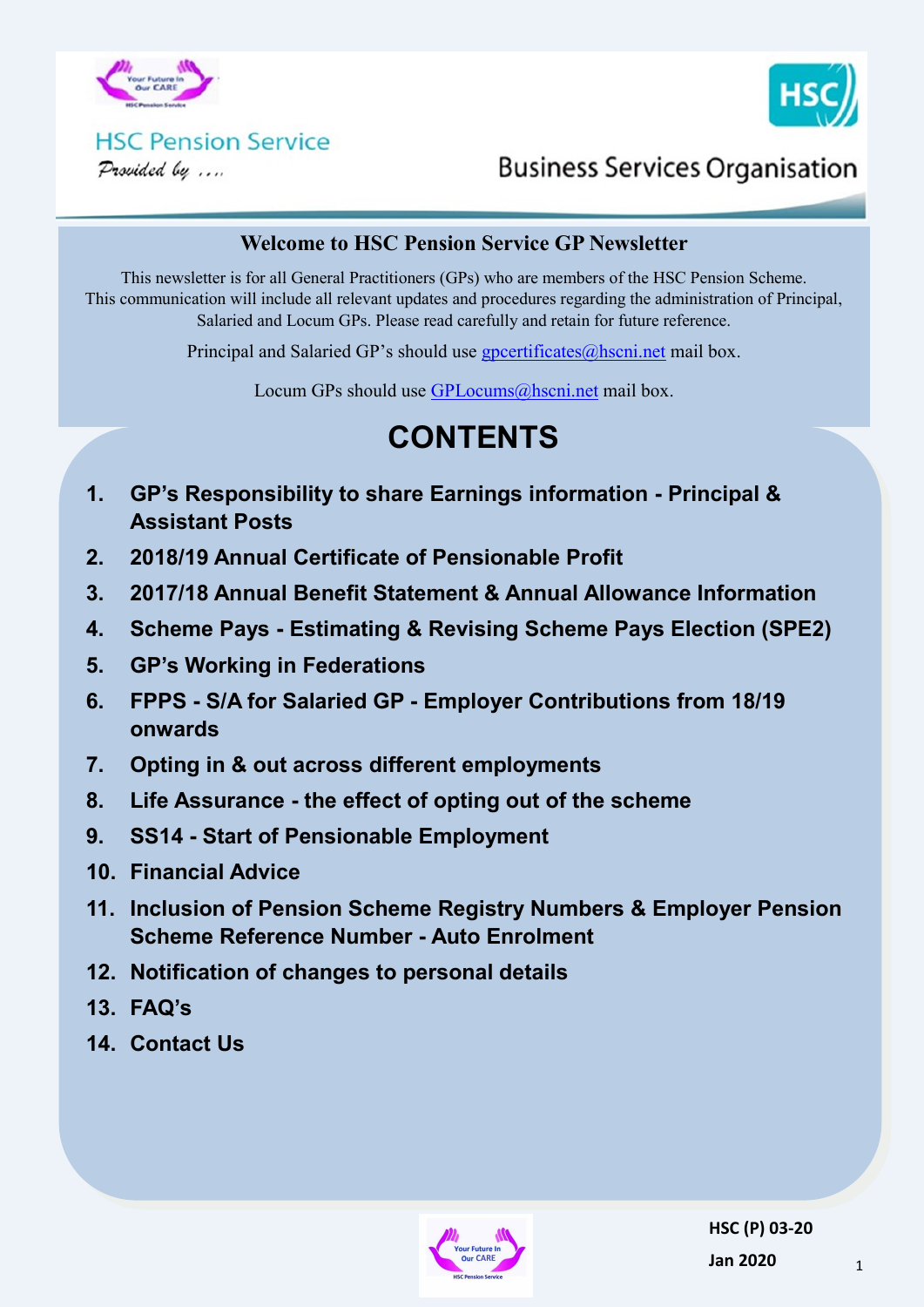## **1. GP's Responsibility to share Earnings information - Principal & Assistant Posts**

It is essential that GPs share monthly payslips from all sources with their accountants. This will enable Accountants to accurately account for pensionable earnings throughout the year and enables reconciliation with reported earnings and data received from shared services and other Employers. P60s are used for tax purposes but are not reliable to work out pensionable earnings especially where 'opt out'/'opt in' has occurred in year and/or where non pensionable earnings have been received.

### **2. 2018/19 Annual Certificate of Pensionable Profit**

[The 2018/19 Annual Certificate](http://www.hscpensions.hscni.net/download/Practitioners/Practioner%20FAQs/Annual-Certificate-of-Pensionable-Profit-18-19.xls) was issued on the  $04<sup>th</sup>$  December 2019 to all registered accountants and is also available for download on the website together with [Guidance notes.](http://www.hscpensions.hscni.net/download/Practitioners/Practioner%20FAQs/Annual_Certificate_Completion_Guidance_Notes_2018-19.docx) Please note the recording of OOH is different to previous years, please read guidance notes on how this is entered on the certificate this year. The certificate is due on 28<sup>th</sup> February 2020. All submissions should be sent in excel form to *[gpcertificates@hscni.net](mailto:gpcertificates@hscni.net)* with 'Annual Certificate 18/19 Practice number …..' as the subject heading.

#### **Pension Overlap**

When completing the Annual Certificate and the practice accounts has a different year end of the 31.03.XX and an overlap of pensionable profit has occurred for a GP in the practice can you continue to enter the overlap on the annual certificate until the overlap is used.

All submissions should be sent to apcertificates@hscni.net with 'Annual Certificate 18/19 Practice number …..' as the subject heading.

#### **NIMDTA employments – clarification of Health and Personal Social Services (Superannuation) Regulation (Northern Ireland) 1995 in relation to practitioner pensionable earnings**

NIMDTA employments can be classed as either practitioner or officer status. For ease of reference this is an excerpt from Health and Personal Social Services (Superannuation) Regulation (Northern Ireland) 1995 to clarify practitioner NIMDTA employment.

Regulation 74 Schedule 2 3(2) (viii)

'practice based work carried out in educating or training, or organising the education or training of, medical students or practitioners'.

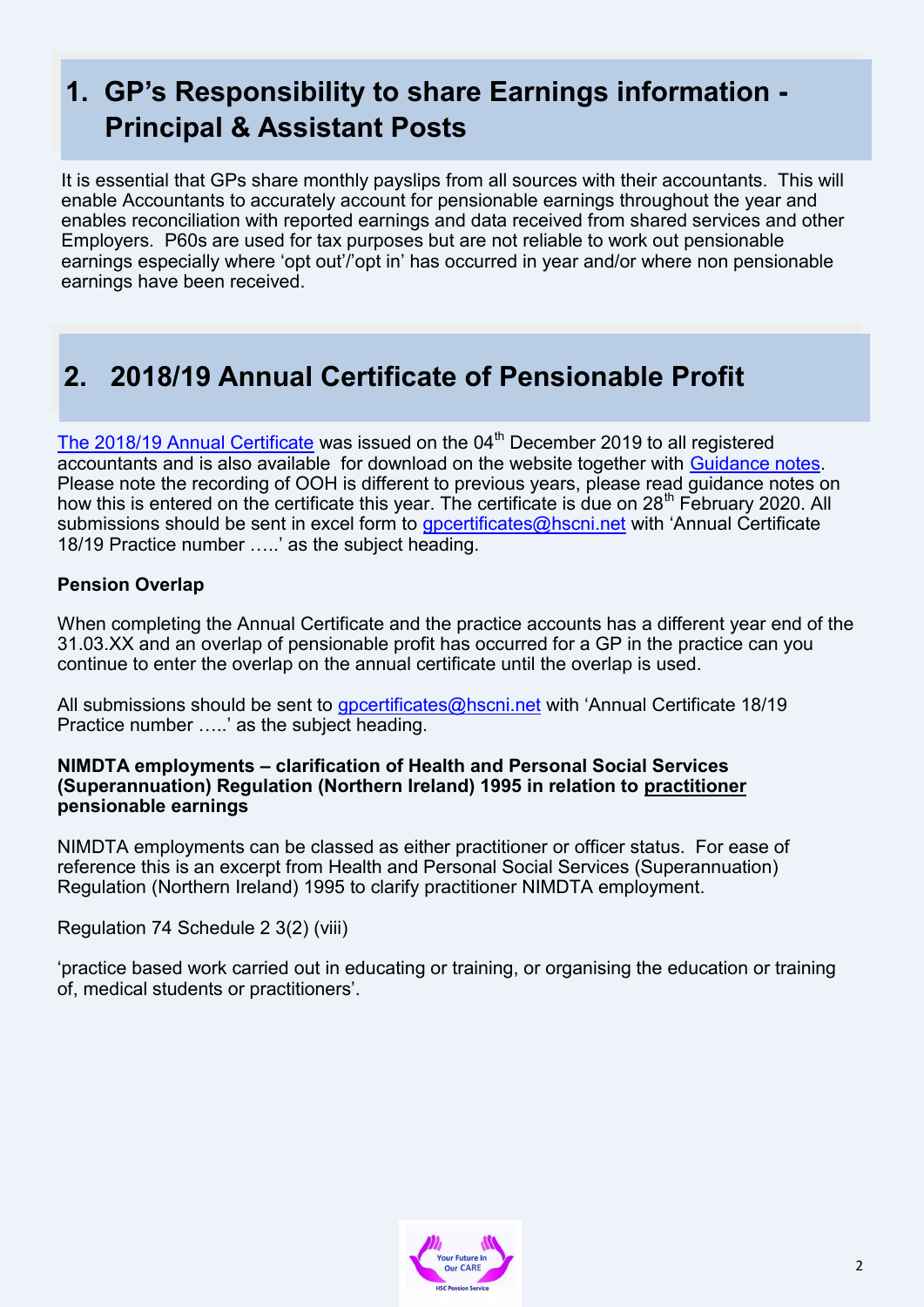## **3. 2017/18 Annual Benefit Statement & Annual Allowance Information**

Most Principal GPs have already received their Annual Benefit Statement (ABS) and Annual Allowance information for 17/18. The team will continue to complete any outstanding Annual Benefit and Annual Allowance information where 17/18 information has been finalised . The ABS will be available on the [Member Self Service](https://mypension.hscni.net/) portal (MSS) and will show the value of benefits accrued and any potential death benefits. **MSS will not show yearly earnings**. Any request for additional estimate benefits may incur a charge. HSC Pension Service [Schedule of Charges](http://www.hscpensions.hscni.net/download/Members/member_factsheets/Member-Schedule-of-Charges.pdf)  provides further information. Ill Health and voluntary early retirement estimates will continue to be processed upon request.

## **4. Scheme Pays - Estimating & Revising Scheme Pays Election (SPE2)**

HSC Pension scheme members may not have received their Annual Allowance information before the HMRC deadline to assess if they are subject to an annual allowance charge (or/and tapered annual allowance charge) in the relevant tax year.

This is because the pension administrators will not have information on non-pensionable income that an individual has earned (for example in the private sector) or growth in any other pension schemes they may be members of.

HMRC confirms that if a member believes that they may exceed their Annual Allowance, an estimate of the liability to a tapered annual allowance and annual allowance charge should be based on available information.

To meet the scheme pays deadline you should consider completing an election using estimated amounts. It is important when estimating the annual allowance charge to provide us with a 'best estimate' on the [SPE2.](http://www.hscpensions.hscni.net/download/Scheme%20Forms/member_forms/SPE2..pdf)

As we pay voluntary scheme pays earlier than mandatory scheme pays this will help reduce the amount of interest HMRC will ask you to pay if you change your election because the annual allowance charge to be paid by voluntary scheme pays has increased.

#### **Pension savings information received**

When you receive notification that the pension savings (Annual Allowance) data is available on Member Self Service (MSS) you can then work out if you have an actual annual allowance charge. If this is the case you will then need to amend your tax return and original estimated scheme pays election. More information about correcting a tax return can be found at: www.gov.uk/self-assessment-tax-[returns/corrections.](http://www.gov.uk/self-assessment-tax-returns/corrections) 

HMRC has also imposed a deadline for changing an election. We must receive your change no later than the 31 July that follows the end of the period of 4 years from the end of the tax year to which your annual allowance charge liability relates.

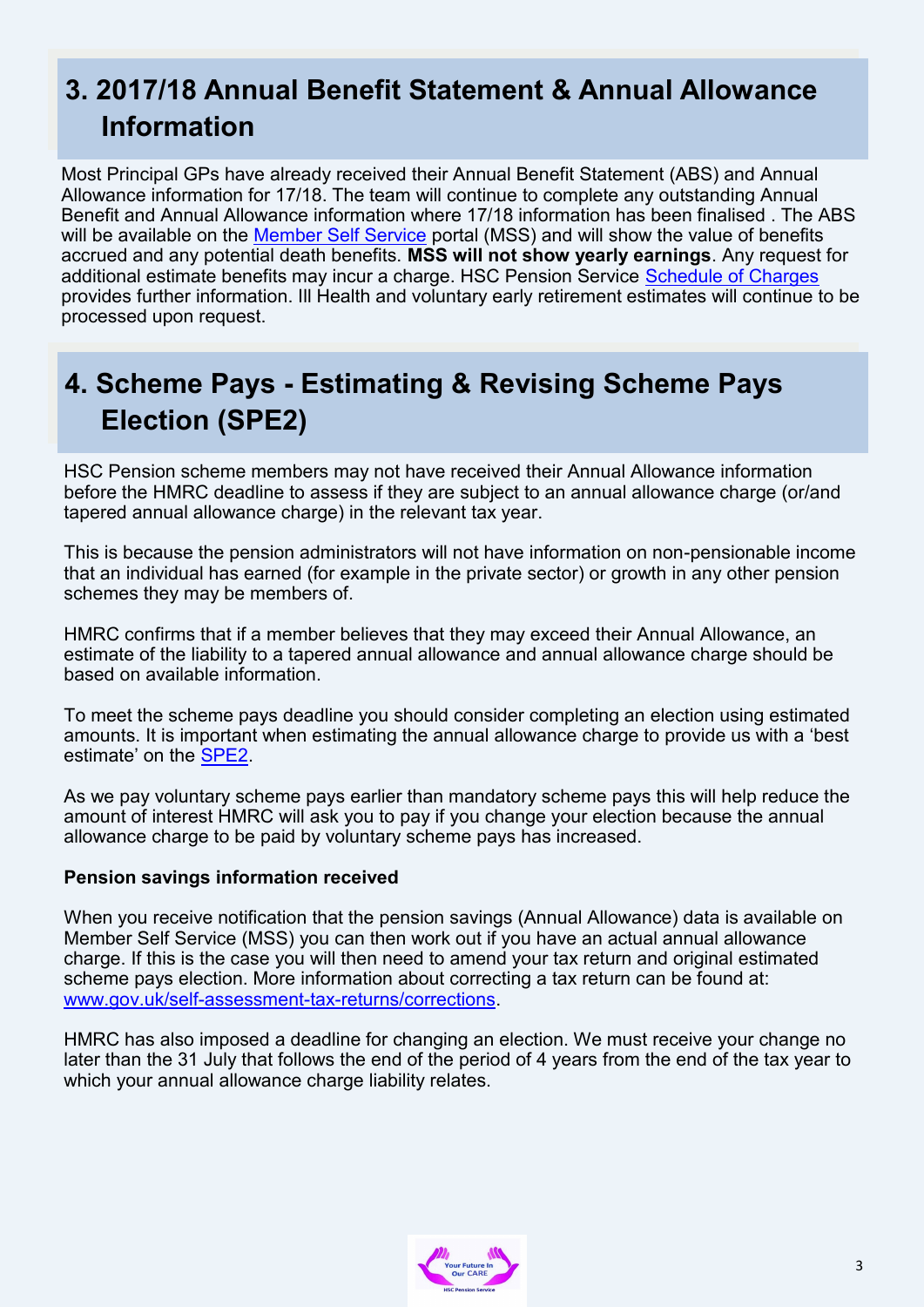## **5. GP's Working in Federations**

We have recently been given confirmation that GPs, if they wish, can pension any Federation work. Federation work will be treated as 'officer' employment, therefore Federation support teams should complete a [J2](http://www.hscpensions.hscni.net/download/Scheme%20Forms/gp_practice_forms/J2-Form.pdf) (Joiner) form and forward to HSC Pension Service for processing. The contributions are collected via the monthly [GP1.](http://www.hscpensions.hscni.net/download/Scheme%20Forms/gp_practice_forms/Copy-of-GP1-Monthly-April-2019.xlsx)

## **6. FPPS - S/A for Salaried GP - Employer Contributions from 18/19 onwards**

You may notice on the remittance sheet on FPPS an entry similar to this :

Other Payment - Additional Employers S/A for Salaried GP

The HSCB are currently completing an exercise regarding practices to ensure that the correct allocation for salaried GPs employer contributions have been paid across to the practices from 18/19 onwards. This will show under the section "OTHER" and the entry will be as per excerpt above. If there are any queries in relation to this entry please contact: [Maria.Coyle@hscni.net](mailto:Maria.Coyle@hscni.net)

### **7. Opting in & out across different employments**

Members can 'opt out' of HSC Pension Scheme membership at any time. GPs must either pension all of their practitioner employments or none of their practitioner employments. Remember to notify all your employing authorities, not just HSC Pension Service. GPs can pension their practitioner employments but 'opt out' of officer employments. Form [SD502](http://www.hscpensions.hscni.net/download/Scheme%20Forms/member_forms/SD502-6.pdf) is available on our website, members are reminded to read the [Guidance Notes](http://www.hscpensions.hscni.net/download/Scheme%20Forms/Guidance-Notes-SD502.pdf) before deciding to 'opt out' of the HSC Pension Scheme.

### **8. Life Assurance - the effect of opting out of the scheme**

If you opt out of the pension scheme, you are no longer classed as an "In Service, or Active" member of the scheme. Life Assurance benefits vary based on the scheme and your membership status at the time of your death.

For 1995 and 2008 scheme members, please see: [Scheme Guide 1995—2008](http://www.hscpensions.hscni.net/download/Scheme%20Guide/Scheme-Guide-1995-2008-2-8.pdf)

(Page 39 – 1995 Scheme) (Page 40 – 2008 Scheme)

For 2015 scheme members, please see: [Scheme Guide—2015](http://www.hscpensions.hscni.net/download/Scheme%20Guide/2015-Scheme-Guide-updated-March-2019.pdf)

(Page 21)

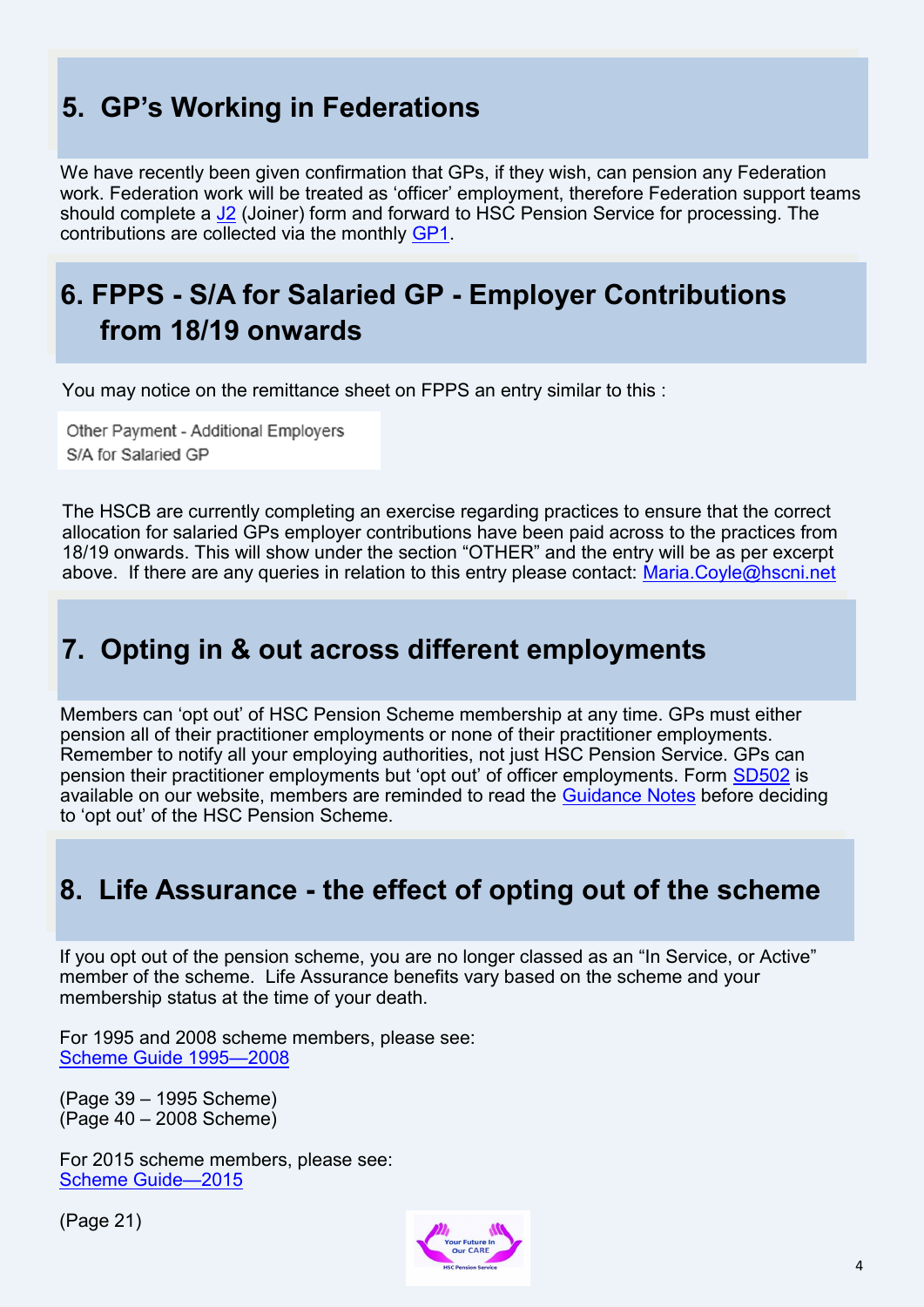## **9. SS14 - Start of Pensionable Employment**

Please complete form [SS14](http://www.hscpensions.hscni.net/download/Scheme%20Forms/SS14-Oct-18-1.pdf) – Start of Pensionable Employment for each individual practitioner post. This form enables HSC Pension Service to accurately determine your status in the scheme and update your pension record accordingly.

## **10. Financial Advice**

HSC Pensions are receiving calls from scheme member's requesting advice on what they should do regarding Pension lump sum choices, opting in and out of the scheme and how much should GP's estimate on their annual allowance return. HSC Pension staff cannot provide financial advice, GP's should discuss this with their independent financial advisor or accountant. In particular lump sum choices regarding tax implications should be considered and finalised before submission of form [AW6](http://www.hscpensions.hscni.net/download/Scheme%20Forms/member_forms/AW6-FINAL.pdf) (Application for Scheme Retirement Benefits). [Calculators](http://www.hscpensions.hscni.net/quick-links/calculators/) are available on our website to assist with lump sum choices.

## **11. Inclusion of Pension Scheme Registry Numbers & Employer Pension Scheme Reference Number - Auto Enrolment**

Shared Services will periodically as part of their pension scheme auto enrolment obligations, opt 'in' members who had previously 'opted out' of the HSC Pension Scheme. Where this is the case Shared Services will write to you to inform you of the auto enrolment and the process to follow if you wish to 'opt out' again. For GP Practice Staff – running their own payroll – you will be asked to provide the following details for any members affected by auto-enrolment:

Pension Scheme Name – HSC Pension Service

Pension Scheme Registry Number

2015 Scheme Members – 10276692 1995/2008 Scheme Members – 10000725 Employer Pension Scheme Reference Number – 916/G78000

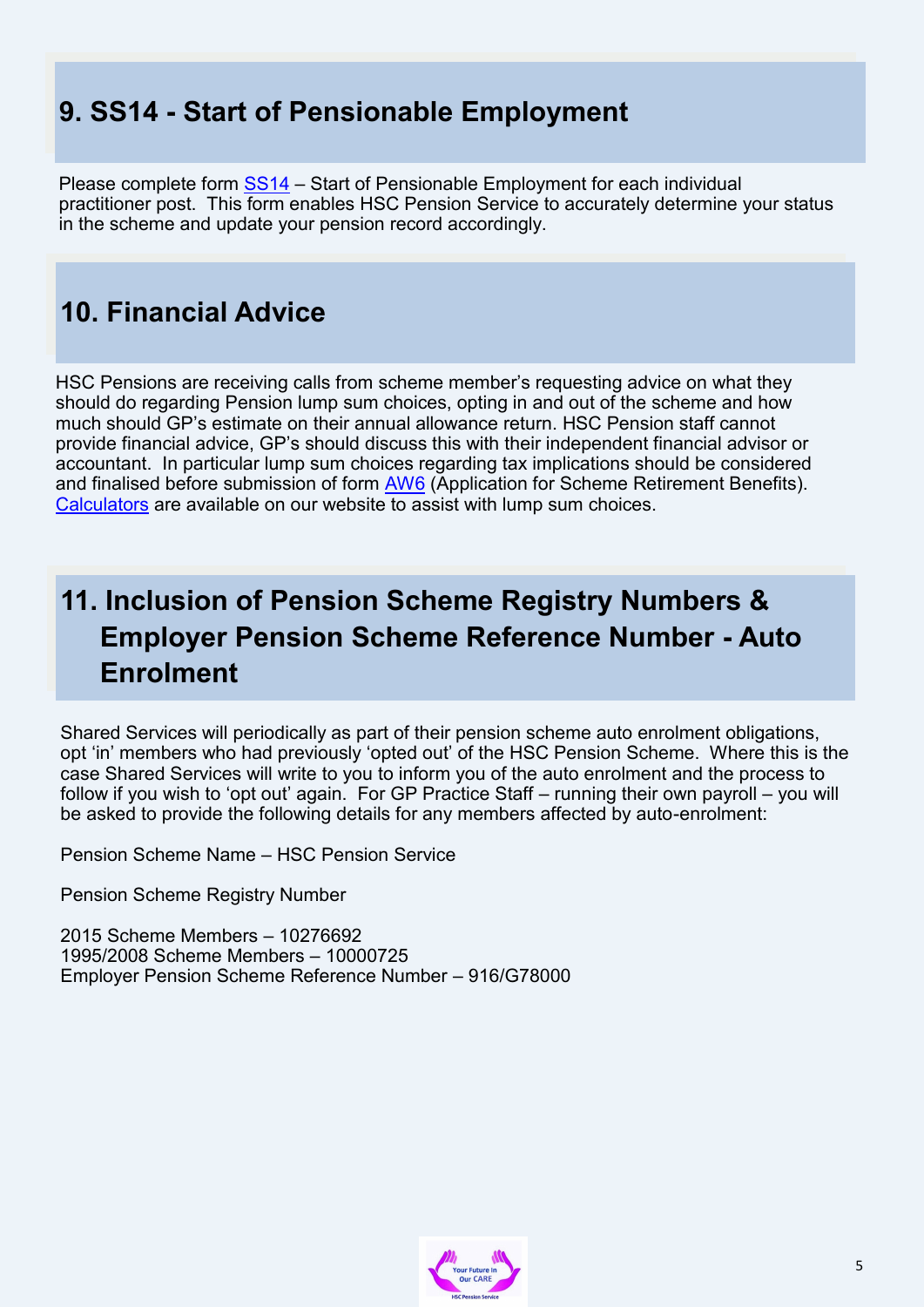## **12. Notification of changes to personal details**

If you have changed address, please inform us by writing to us, use your National Insurance Number as a reference number. If you have *any* employments that are administered by Shared Services Payroll, you need to inform them of the change as well. Whilst we can update your pension record, if the payroll record is not updated your address may default to the previous address held by payroll when they send any pay data to us. Such employments may include but are not restricted to any posts with any Health Care Trust, any OOH Provider, HSCB and NIMDTA.

## **13. FAQ's**

**Q.** I have received an email from HSC Pension Service Practitioner Section telling me that I have breached Annual Allowance in year and that the information is available to view on Member Self Service(MSS). I haven't registered for this service, what should I do?

**A.** All HSC Scheme members should register for MSS. You should have an email address that ends in @hscni.net. If you do not have this secure email address contact BSO IT on 02895 362400.

To complete your registration please visit our website at <https://mypension.hscni.net/> Current information regarding your Annual Benefit Statement and Annual Allowance can be accessed from your 'Active' record, selecting Annual Allowance and Annual Benefit Statement from the dashboard.

The information provided to you on MSS should be shared with any third party such as your accountant or financial adviser.

**Q.** My Accountant will submit my Annual Certificate of Pensionable Profit 2018/19 by the due date of 28<sup>th</sup> February 2020. When can I expect to receive information about my Annual Allowance for 2018/19.

**A.** This information is likely to be available from June 2020 onwards. Please refer to [GP](http://www.hscpensions.hscni.net/download/Circulars/GP-Newsletter-Q2-2019-20-V1.pdf)  [Newsletter 2019](http://www.hscpensions.hscni.net/download/Circulars/GP-Newsletter-Q2-2019-20-V1.pdf)-20 –Section 2 for a summary of Process of Work completed for Principal GPs.

**Q**. I am unsure about my lump sum choice at retirement and want to keep within tax free limits if possible.

**A**. The Capital value of your pension is worked out by calculating pension x 20 plus any lump sum.

Eg Pension of £50,000 and a standard lump sum of £150,000. Capital value is £1,150,000.

The current Life Time Allowance (LTA) is £1,055,000. The current tax free limit on this amount is £363,750 (25%)

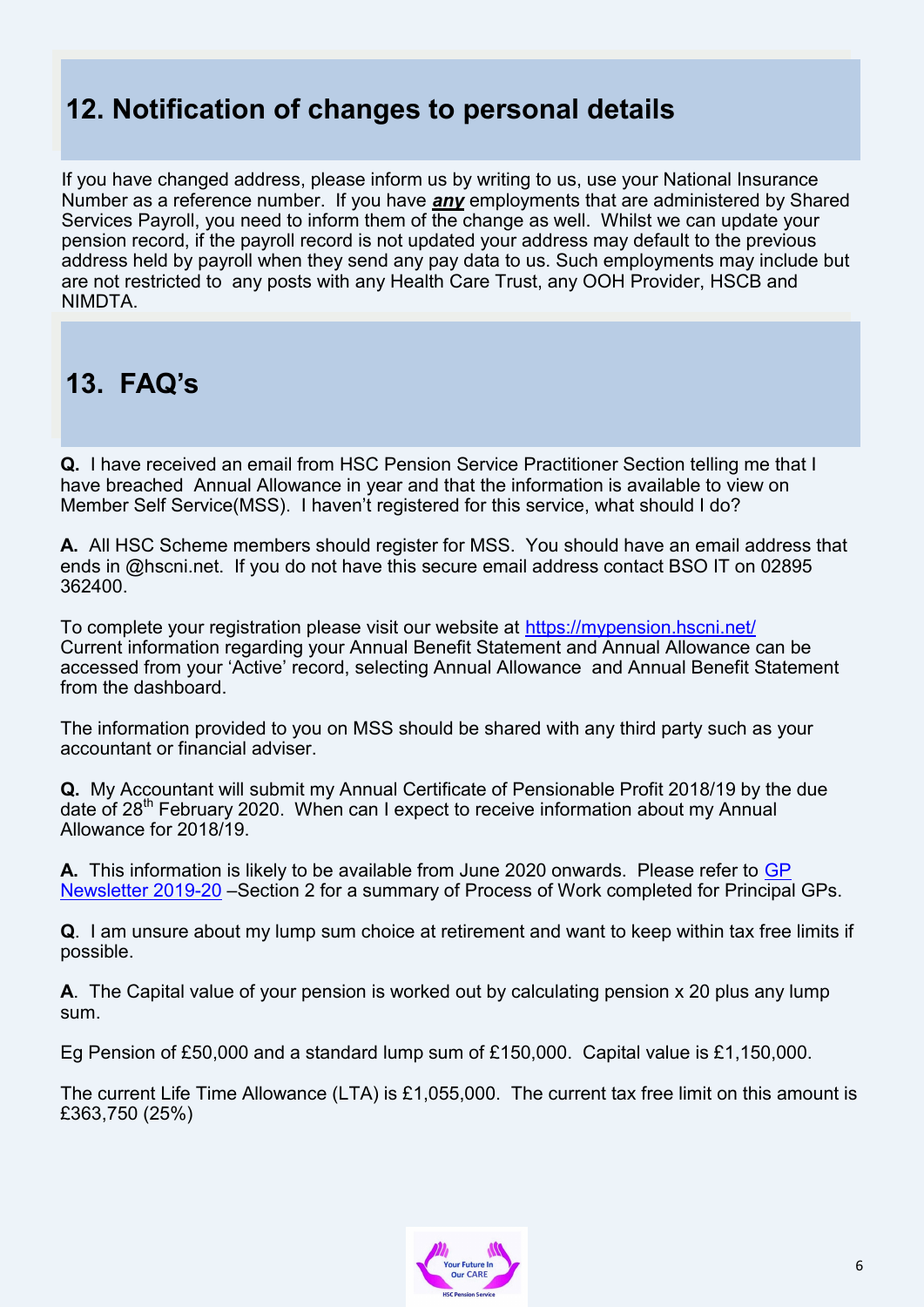## **13. FAQ's - cont**

Therefore in this case there is a breach of £95,000.00 over the LTA (£1,150,000 less £1,055,000)

As the standard lump sum of £150,000 has not been breached the charge for the excess will be applied to the pension.

HSC Pension pay the LTA tax charge to HMRC on the member's behalf.

The pension LTA tax charge is 25%, therefore HSC Pension service pay £23,750.

In order to reflect this payment to HMRC, HSC Pension Service apply a factor to the figure, this then becomes a debit (reduction) on the pension account. Eg £23,750 / 21.66 (factor) = £1,096.49

Factors are dependent on age at retirement and scheme membership (1995/2008/2015) The pension in payment will then amount to £50,000 less £1,096.49 = £48,903.51 with lump sum of £150,000.

Members can choose to have a higher lump sum by giving up part of their pension. [Calculators](http://www.hscpensions.hscni.net/quick-links/calculators/) are available on our website to assist with making this choice.

**Q**. Am I still within time limits to apply for IP2016 and how to do I apply for this?

**A**. Currently HMRC have not set a time limit to applications for IP 2016. The capital value of your pension at 05.04.2016 is available from the dashboard on the Annual Allowance section of Member Self Service (MSS). Take the total value of your closing pension (s) at 05.04.2016, multiply this by 20 and add on any lump sum amounts. This is the capital value of your benefits.